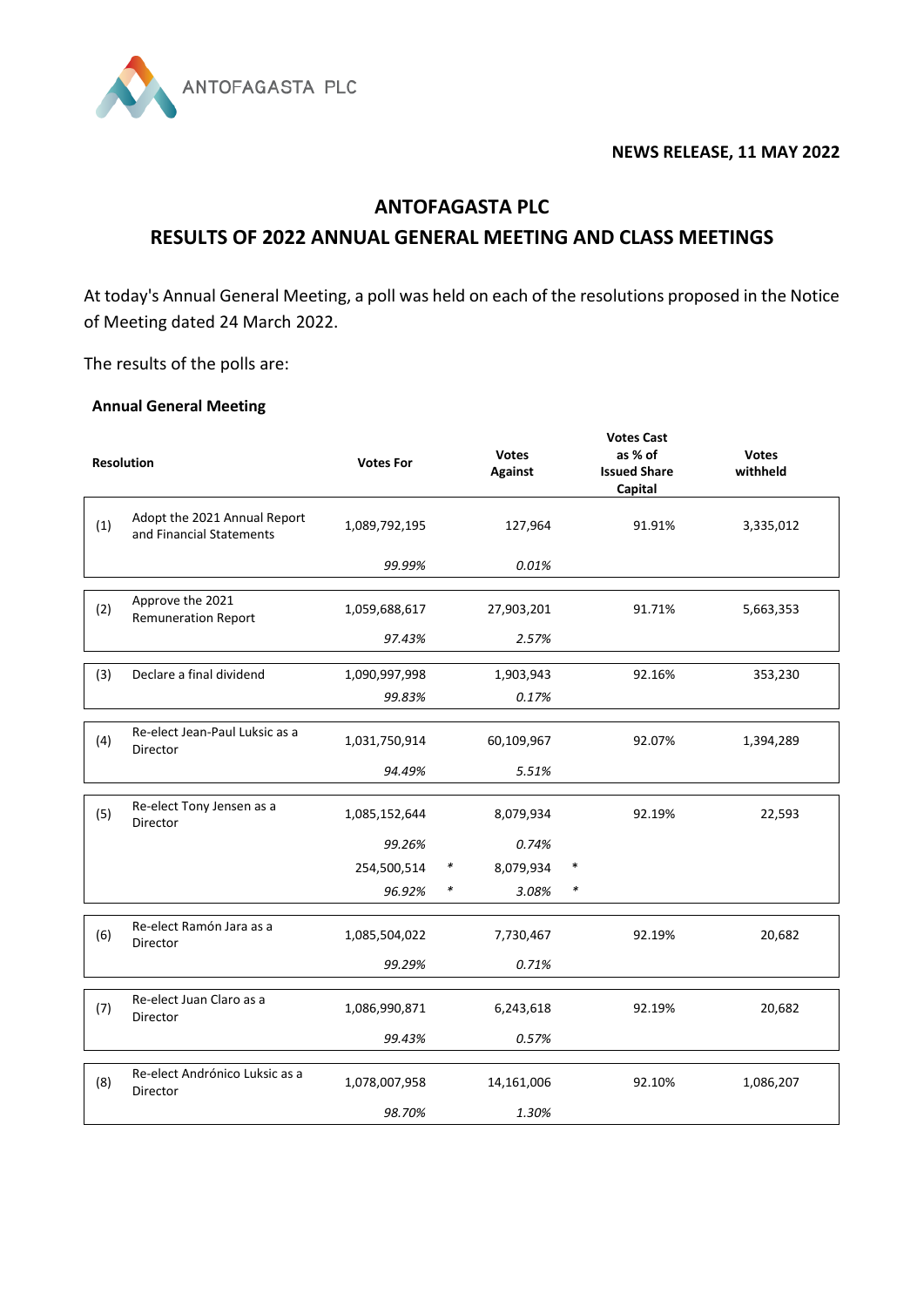| (9)  | Re-elect Vivianne Blanlot as a<br>Director                                                                     | 1,088,644,196           |        | 3,519,252        |        | 92.10% | 1,091,723 |
|------|----------------------------------------------------------------------------------------------------------------|-------------------------|--------|------------------|--------|--------|-----------|
|      |                                                                                                                | 99.68%                  |        | 0.32%            |        |        |           |
|      |                                                                                                                | 257,992,066             | $\ast$ | 3,519,252        | $\ast$ |        |           |
|      |                                                                                                                | 98.65%                  | $\ast$ | 1.35%            | $\ast$ |        |           |
|      | Re-elect Jorge Bande as a                                                                                      |                         |        |                  |        |        |           |
| (10) | Director                                                                                                       | 1,089,389,401           |        | 3,845,638        |        | 92.19% | 20,132    |
|      |                                                                                                                | 99.65%                  |        | 0.35%            |        |        |           |
|      |                                                                                                                | 258,737,271             | $\ast$ | 3,845,638        | $\ast$ |        |           |
|      |                                                                                                                | 98.54%                  | *      | 1.46%            | $\ast$ |        |           |
| (11) | Re-elect Francisca Castro as a<br>Director                                                                     | 1,080,117,442           |        | 13,118,007       |        | 92.19% | 19,722    |
|      |                                                                                                                | 98.80%                  |        | 1.20%            |        |        |           |
|      |                                                                                                                | 249,465,312             | $\ast$ | 13,118,007       | $\ast$ |        |           |
|      |                                                                                                                | 95.00%                  | $\ast$ | 5.00%            | $\ast$ |        |           |
| (12) | Re-elect Michael Anglin as a<br>Director                                                                       | 1,089,310,396           |        | 3,924,643        |        | 92.19% | 20,132    |
|      |                                                                                                                | 99.64%                  |        | 0.36%            |        |        |           |
|      |                                                                                                                | 258,658,266             | $\ast$ | 3,924,643        | $\ast$ |        |           |
|      |                                                                                                                | 98.51%                  | $\ast$ | 1.49%            | $\ast$ |        |           |
| (13) | Re-Elect Eugenia Parot as a<br>Director                                                                        | 1,092,394,500           |        | 840,950          |        | 92.19% | 19,721    |
|      |                                                                                                                | 99.92%                  |        | 0.08%            |        |        |           |
|      |                                                                                                                | 261,742,370             | $\ast$ | 840,950          | $\ast$ |        |           |
|      |                                                                                                                | 99.68%                  | $\ast$ | 0.32%            | $\ast$ |        |           |
|      | Re-appoint                                                                                                     |                         |        |                  |        |        |           |
| (14) | PricewaterhouseCoopers LLP<br>as auditors                                                                      | 1,091,806,180           |        | 1,438,781        |        | 92.19% | 10,210    |
|      |                                                                                                                | 99.87%                  |        | 0.13%            |        |        |           |
| (15) | Authorise the Audit and Risk<br>Committee to fix the auditor's<br>remuneration                                 | 1,093,229,964           |        | 14,379           |        | 92.19% | 10,828    |
|      |                                                                                                                | 100.00%                 |        | 0.00%            |        |        |           |
|      |                                                                                                                |                         |        |                  |        |        |           |
| (16) | Grant Directors authority to<br>allot securities                                                               | 1,076,333,075           |        | 16,909,282       |        | 92.19% | 12,814    |
|      |                                                                                                                | 98.45%                  |        | 1.55%            |        |        |           |
| (17) | Grant Directors authority to<br>allot securities for cash other<br>than on a pro rata basis to<br>shareholders | 1,091,673,662<br>99.98% |        | 201,471<br>0.02% |        | 92.07% | 1,380,038 |
|      |                                                                                                                |                         |        |                  |        |        |           |